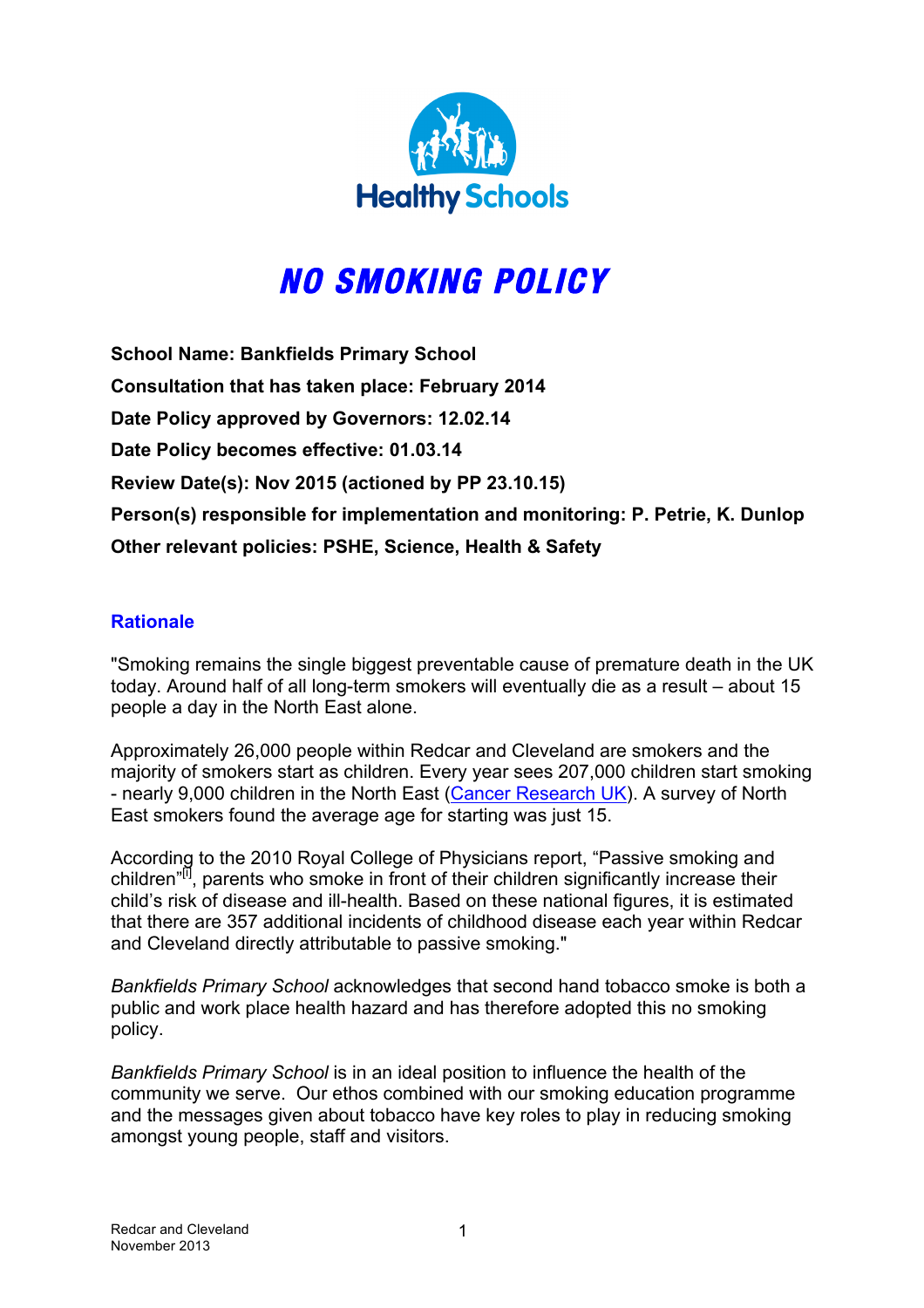## **Aims of the Policy**

The policy seeks to:

- ❏ Guarantee a healthy working environment and protect the current and future health of employees, members and visitors.
- ❏ Guarantee the right of non-smokers to breathe in air free from tobacco smoke.
- ❏ To comply with Health & Safety Legislation and Employment Law.
- ❏ Raise awareness of the dangers associated with exposure to tobacco smoke.
- ❏ Take account of the needs of those who smoke and to support those who wish to stop.
- ❏ Support the health and well-being of our young people through an education that enables them to make informed choice.

### **Restrictions on Smoking**

Smoking is not permitted in any part of the premises, entrances (*this means school door and school gate*) or grounds at any time, by any person regardless of their status or business with *Bankfields Primary School.*

Smoking will not be tolerated at entrances and exits and is not permitted in any of the following areas: offices, corridors, stairways or wells, toilets, meeting or staff rooms, reception or waiting areas, classrooms, kitchens and outbuildings.

Smoking is not permitted by anyone accompanying pupils on school outings.

We are a Health Promoting School and we prohibit the use of any material which makes smoking visual to children and young people. This includes the use of ecigarettes.

**Exception:** Where a caretaker's home is located on school grounds, smoking is permitted by the caretaker, family and friends either indoors or in the garden areas. *However, it must be noted that staff and pupils must not view the caretaker's home as designated smoking area on school premises.*

### **Visitors**

All visitors, contractors and deliverers are required to abide by the no smoking policy. Staff members are expected to inform customers or visitors of the no smoking policy. However they are not expected to enter into any confrontation, which may put their personal safety at risk.

### **Vehicles**

Smoking is not permitted in vehicles or any vehicles being used on school business.

### **Support for smokers**

For those who smoke, information with regard to local NHS Stop Smoking Services, local cessation services - Middlesbrough/Redcar and Cleveland Stop Smoking Service 01287 284487 and the National Don't Give Up Giving Up free-phone number (0800 169 0 169) are available.